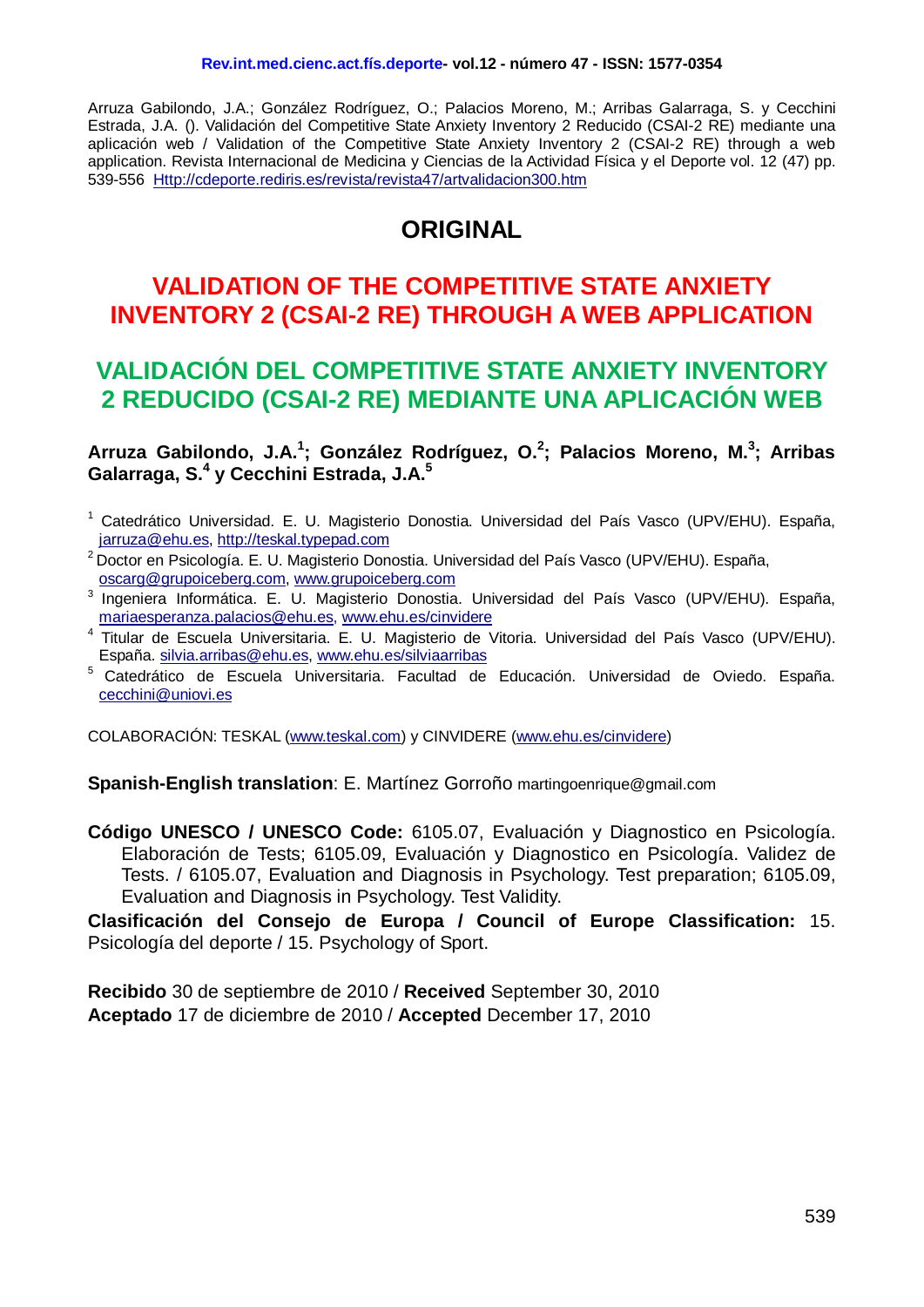#### **ABSTRACT**

The Competitive State Anxiety Inventory 2 (CSAI-2) is a 27 item questionnaire consisting of 3 dimensions: Cognitive Anxiety, Self-confidence and Somatic Anxiety. A total of 231 athletes, aged 14 to 42, of both genders and different sports completed the Teskal Web application. Its aim is to validate a reduced version which shows similar psychometric qualities to the original version. A Confirmatory Factor Analysis (CFA) was conducted and the internal consistency coefficients of both were found. The results obtained in the CFA fit indices and the internal consistency leads us to conclude that the computerized and reduced version of the CSAI-2 is robust and sustains the factorial structure of the original one. Therefore it is adequate for measuring the anxiety state of athletes involved in sportscompetitive contexts, both in research as well as in intervention.

**KEY WORDS:** Cognitive Anxiety, Somatic Anxiety, Self-confidence, Sports Performance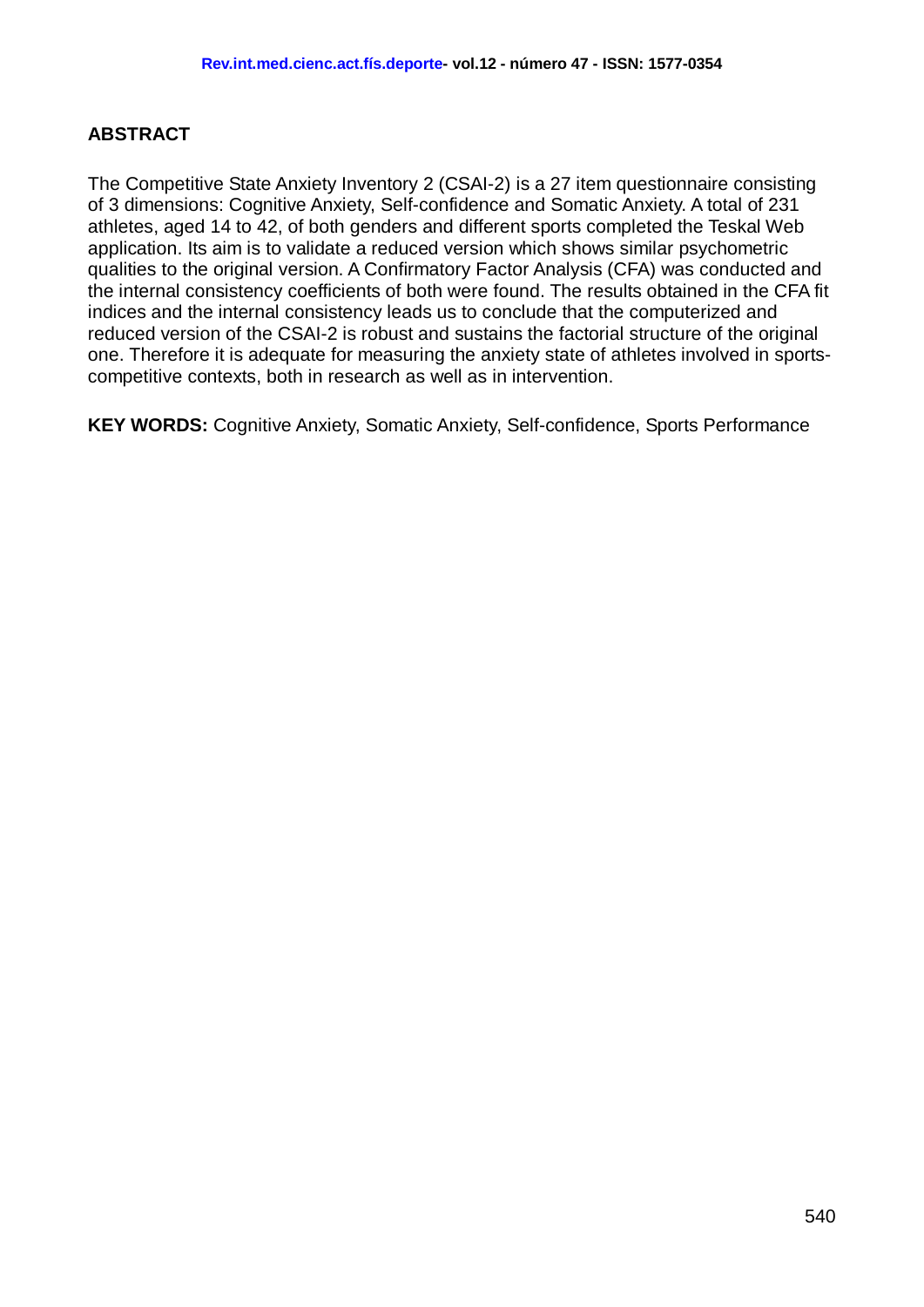#### **RESUMEN**

El Competitive State Anxiety Inventory 2 (CSAI-2) es un cuestionario de 27 ítems que consta de 3 dimensiones: Ansiedad Cognitiva, Autoconfianza y Ansiedad Somática. Empleando la aplicación Web Teskal se han recogido las respuestas de 231 deportistas de ambos sexos y diferentes modalidades deportivas, con edades comprendidas entre los 14 y los 42 años. Se trata de validar una versión reducida, que muestre similares cualidades psicométricas que la versión original. Se llevó a cabo un análisis factorial confirmatorio (AFC) y se hallaron los coeficientes de consistencia interna de ambas versiones. Los resultados obtenidos en los índices de ajuste del AFC y de la consistencia interna nos llevan a concluir que la versión informatizada y reducida del CSAI-2 es robusta y mantiene la estructura factorial de la original. Por lo tanto resulta adecuada para medir la ansiedad estado de deportistas inmersos en contextos deportivo-competitivos, tanto en investigación como en intervención.

**PALABRAS CLAVE:** Ansiedad Cognitiva, Ansiedad Somática, Autoconfianza, Rendimiento Deportivo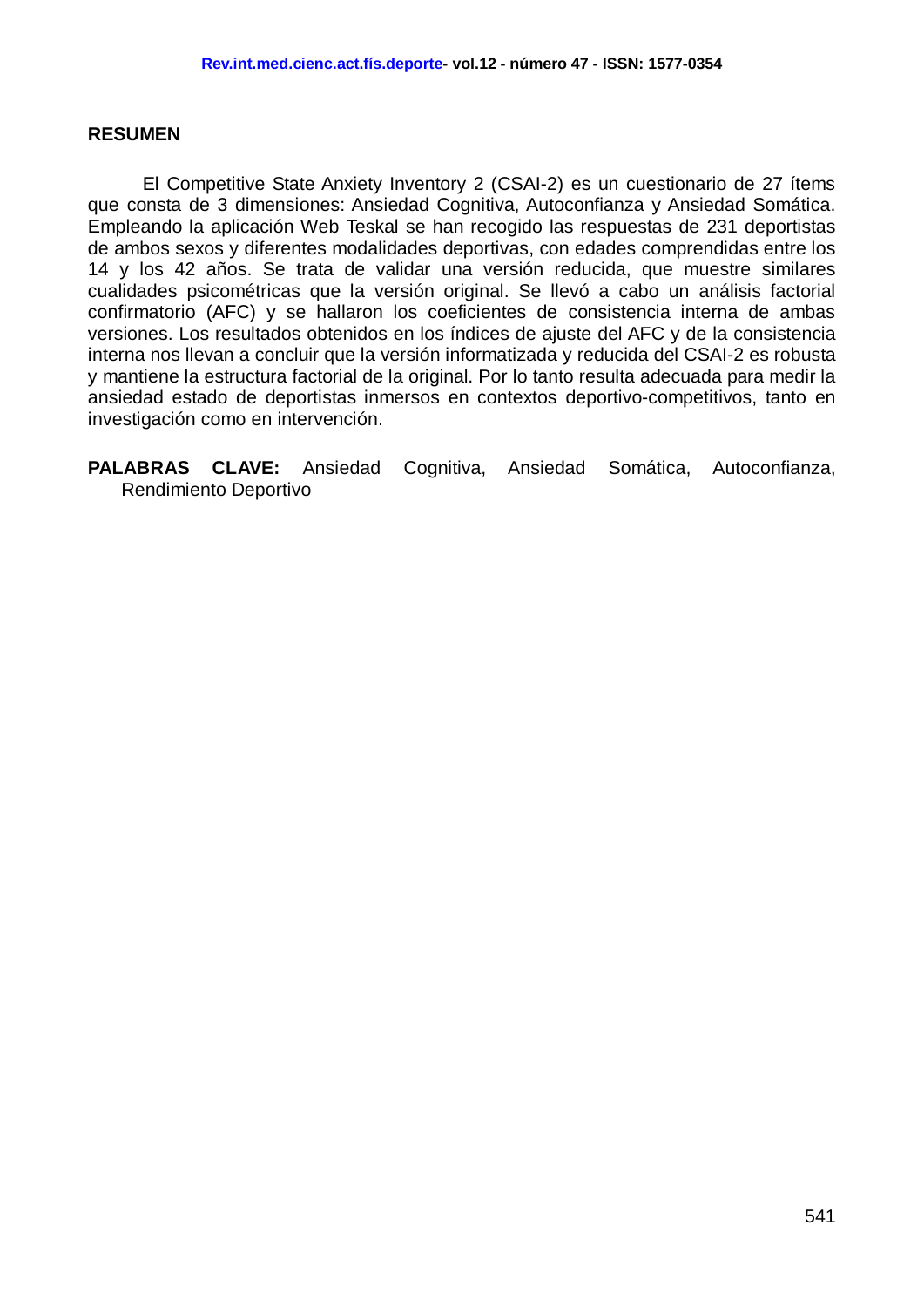#### **1. INTRODUCTION**

Anxiety is one of the most cited psychological constructs from all paradigms of Psychology. From Psychoanalysis (Freud, 1917) to Behaviourism (Skinner, 1979; Wolpe, 1981) all through the Cognitive viewpoint (Beck y Emery, 1985) all of them have underlined the importance of anxiety in emotional and rational processes. Therefore, anxiety is one of the most measured constructs in Psychology of Sport. There have been more than 20 scales published with regard to that topic (Ostrow, 1996). But undoubtedly the best known and used tool in the sport field is the CSAI-2 (Martens, Burton, Vealey, Bump y Smith, 1990).

In order to make the competitive anxiety feature operational, Martens (1977) drew up the first *Sport Competition Anxiety Test* (SCAT). After using this tool in several studies, he saw the need to make a scale aiming at the measurement of states of anxiety specifically in competitive situations. Therefore, Martens, Burton, Rivkin and Simon (1980) took the State Anxiety Inventory (SAI) by Spielberger (Spielberger, Gorsuch and Lushene, 1970) then chose those 10 items which were the most sensitive to changes in the sport field from the SCAT and created the *Competitive State Anxiety Inventory* (CSAI) to measure the sportspecific state-anxiety. This tool evolved into the *Competitive State Anxiety Inventory 2* (CSAI-2) two years later.

The first CSAI-2 (Martens, Burton, Vealey, Bump y Smith, 1990) included scales to measure not only somatic and cognitive state anxiety but also fear to physical harm and general anxiety. To start with, a set of 102 items were produced and these were assessed by three experts on the basis of syntax, grammatical clarity and contents validity. Many of the items were deleted and some more were drawn up again, after which 79 items were left, and these made form A of the tool. Again the authors applied this form to a sample of 162 subjects which included undergraduate football players and Physical Education students. Their answers were tested through several analyses: item analysis, subscaleitem correlation, factor analysis, linear discriminant analysis. After completing the analysis and subsequently deleting the least relevant items, the questionnaire came down from 79 to 36 items and factors congruent with *cognitive state anxiety, somatic state anxiety and fear to physical harm* were produced, but a general factor of *anxiety* was not verified. Also some unexpected findings came up in the *cognitive state anxiety* subscale. After confirmation in several ways, *cognitive state anxiety* was divided into two subcomponents. One factor comprised all items regarded as positive and was termed *self-confidence state*, while all the items that had a rather negative interpretation were put together into another factor which was termed *cognitive state anxiety.* However, it was demonstrated that the relationship between these two subcomponents was not reciprocal by any means. Although they showed an inverted correlation pattern, depending on the sample and the circumstances, the oscillation range was too wide according to the authors. The subsequent research suggested that this kind of response pattern was influenced by social desirability and other factors which are inherent to the use of self-report inventories (Cronbach, 1998). Finally, they opted for separating both subcomponents in order to give a more realistic view of precompetitive opinions (challenge, threat or both). The authors, therefore, deleted 43 items and termed this new version of their questionnaire form B. The new 36 item questionnaire had 12 items in the *somatic state anxiety* subscale*,* 12 items in the *cognitive state anxiety* subscale, 10 items in the *self-confidence state* subscale and 2 items in the *fear of physical harm* subscale*.* These 36 items were tested with the first sample of 162 athletes and the previous analyses were applied again (item analysis,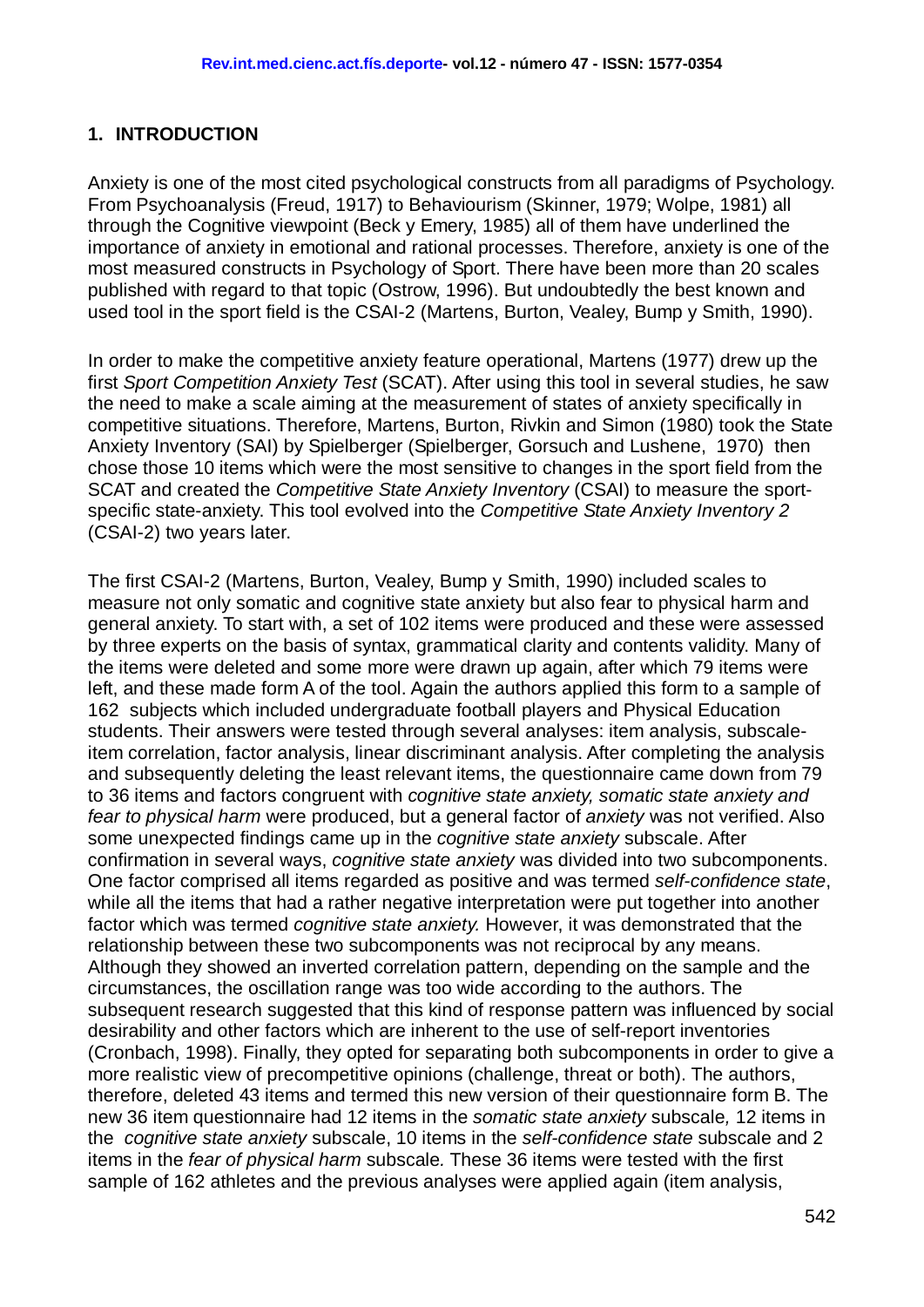#### **Rev.int.med.cienc.act.fís.deporte- vol.12 - número 47 - ISSN: 1577-0354**

subscale-item correlation, factor analysis, linear discriminant analysis). These analyses demonstrated the existence of 3 stable subscales: *somatic state anxiety, cognitive state anxiety and self-confidence state,* while the items from *fear of physical harm* subscale were deleted in subsequent versions of the test because they did not add much information. Since the *self-confidence state* subscale had not been a component of the original CSAI-2 in the first place, after deleting the less discriminant items the scale was reduced to 7 components. Then 6 new items were added to the *self-confidence* scale plus another 6 new ones for control. Thereby the inventory had 3 subscales of comparable length. Also it was considered that the Rotter (1966) *Internal-External Locus of Control*  construct could make an important component in the *self-confidence* scale and so 12 items from this construct were added. To sum up, 8 items from the previous version were deleted and 24 new items added, so that the new version comprised 54 items and 4 subscales: 14 items in the *cognitive anxiety* subscale, 11 items in the *somatic anxiety* subscale, 13 items in the *self-confidence* subscale and 12 items in the *Internal-External Locus of Control* subscale. This made version C of the CSAI-2 tool and was applied to a sample of 80 participants (swimmers, athletes, wrestlers and cyclists) who completed it one hour before their challenges (Martens, Burton, Vealey, Bump y Smith, 1990). The resulting data were tested by means of scale-item correlation, factor analysis and linear discriminant analysis. These tests demonstrated the existence of 3 out of the 4 hypothetical subscales. The *Internal-External Locus of Control* dimension was not revealed as a recognisable factor, hence it was discarded for good. Also those items that saturated below .40 were deleted from all other subscales. Therefore, the new version of the tool (form D) comprised 3 subscales: *cognitive state anxiety, somatic state anxiety and self-confidence state.*

Taking different samples of participants (athletes and wrestlers), these authors estimated the reliability and validity indices. In this way the internal consistency of the different subscales of the CSAI-2, using the Cronbach alpha index (Cronbach, 1951), yielded values between .79 and .90. In order to check the concurrent validity, scores obtained through the CSAI-2 were correlated with other scores that measured trait anxiety, as for instance, SCAT (Martens, 1977), TAI (Spielberger et al., 1970), AAT-C (Alpert and Haber, 1960) and the IECS (Rotter, 1966). And also with other measures aiming at state anxiety, as for instance WEI (Morris, Davis and Hutchings, 1981), CSAQ (Schwartz, Davidson and Goleman, 1978), SAI (Spielberger et al., 1970) and the CAL (Zuckerman, 1960). These tests also produced encouraging results. Finally and in order to correct some drawbacks linked to self-report measures --caused by the tool instructions-- like social desirability (Cronbach, 1998), a new version was created (form E) which made the final version of the tool and became widespread afterwards.

Since its creation the CSAI-2 has been sufficiently checked in a large number of science periodicals which have used this tool at both national and international levels. In sport it has been used for different aims which can be batched along three main research tracks: on the one hand, those that study the link anxiety has with other psychological constructs like motivational orientation (Cecchini, González, Carmona and Contreras 2004; Jones and Swain, 1992), with other personality features (Thomas, Maynard and Antón, 2004) or with physical abilities like endurance (Hammemeister and Burton, 1995) or heart rate (Cervantes, Rodas and Capdevila, 2009); a second track has dealt with the effects that anxiety brings on different measures of athletic performance (Abenza, Alarcón, Ureña, Piñar, 2009; Gutiérrez, Estévez, García and Pérez, 1997; Maynard, Hemmings and Warwick-Evans, 1995; Polman, Rowcliffe, Borkoles and Levy, 2007); and a third one has focused on the assessment of the impact that different techniques of psychological training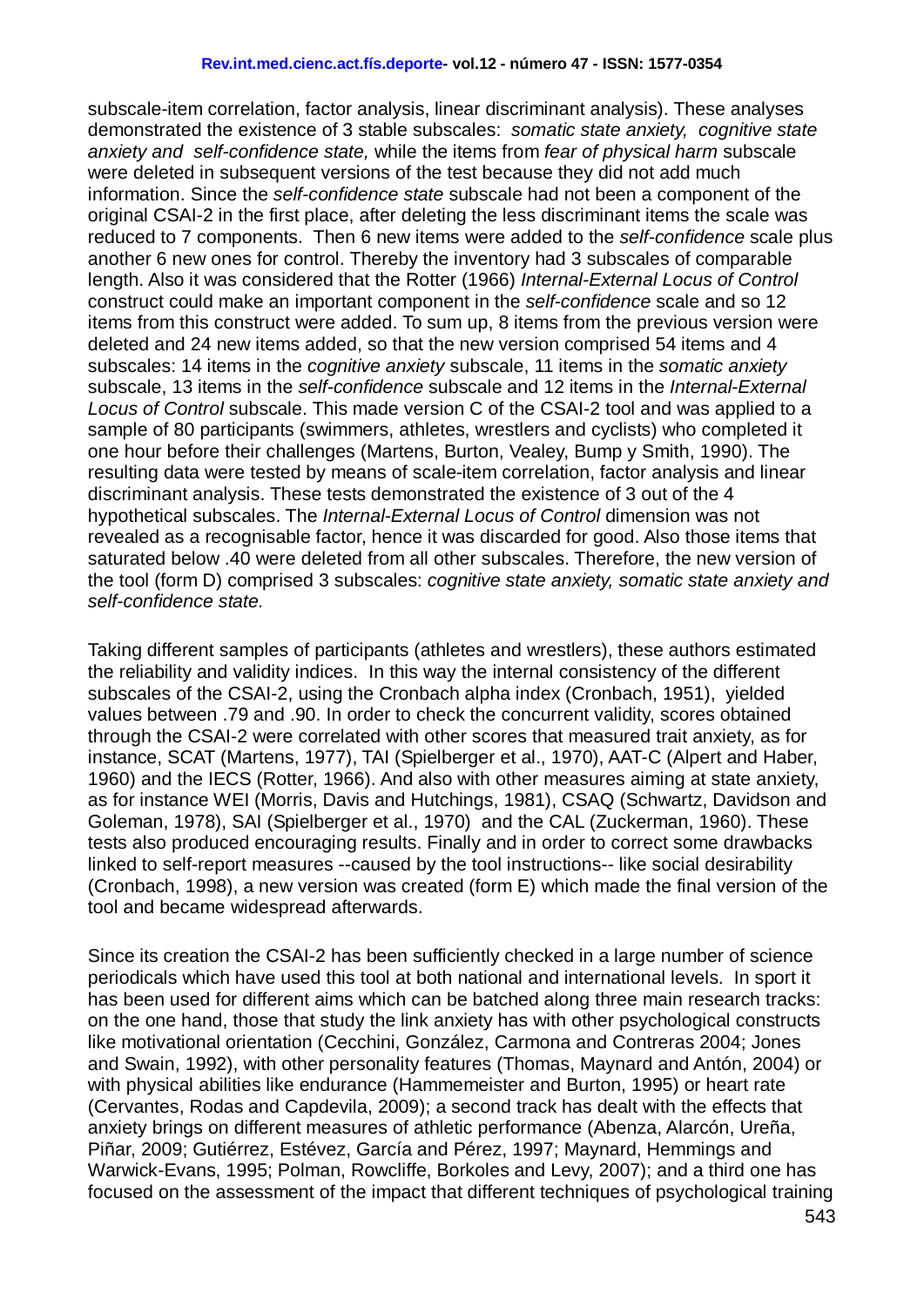bring about, like progressive relaxation training, rational emotive programmes or imagery practise in anxiety factors (Elko y Ostrow, 1991; Estrada y Pérez, 2008; Hale y Whitehouse 1998; Navarro, Amar y González, 1995).

The CSAI-2 has been used with samples of athletes (Hammemeister and Burton, 1995; Jones, Swain and Cale 1990; Swain and Jones, 1992), soccer players (Hale and Whitehouse, 1998; Maynard, Hemmings and Warwick-Evans, 1995), gymnasts (Elko and Ostrow, 1991), wrestlers, canoeists, triathletes, surfers and golfers (Telletxea, 2008), among others. Also the tool has been translated into several languages --Spanish, French, Greek, Swedish-- and it has undergone several tests of reliability and factor validity with different and wide samples (Cox, Martens and Russell, 2003; Lundqvist and Hassmén, 2005; Martinent, Ferrand, Guillet, and Gautheur, 2010; Tsorbatzoudis, Barkoukis, Kaissidis-Rodafinos and Grouios, 1998). Our research paper belongs to the latter kind of studies.

Besides and taking into account the frenzied development of society and the powerful and increasing setting up of the ICT in our daily life, we have decided to take a step ahead and computerize the traditional CSAI-2 version which so many good results has brought to date. At the latest AASP Congress, held in Providence in 2010, a mention was made during the opening talk of the advantages the ICT bring to improve interventions with athletes (Weinberg, 2010). These advantages included, among others, the possibility to keep psychologist-athlete communication for 24 hours a day, 7 days a week and 365 days a year, or the possibility to assess and monitor athletes regardless of the part of the world they may be in. Also, the ICT bring additional advantages when it comes to hand in the questionnaires used in Sport Psychology, better control and precision at defining the items, better recording of time and answering processes, easier correction and collation of data, quickness and efficiency handing back results (Dosil, 2004; Dosil and García-Prieto, 2004; Lozzia, Abal, Blum, Aguerri, Galibert and Attorresi, 2009; Olea, Abad and Barrado, 2010; Olea, Ponsoda and Prieto, 1999; Watson, Tenenbaum, Lidor and Alferman, 2001).

Alongside these advantages there is the need to check that turning these questionnaires into computerized versions does no reduce the psychometric properties of the traditional paper versions used so far (Mead y Drasgow, 1993; Olea, Ponsoda and Prieto, 1999). Therefore, the first aim of this study is to put the computerized version of the CSAI-2, as regards its psychometric properties, on a level with the traditional one as mentioned above.

This study has demonstrated that we have a solid tool, made up of 27 items, to measure anxiety in athletes. But since we intend it to become a tool of everyday use for high performance athletes who take part in programmes of psychological intervention, the second aim of the present study is to substantially reduce the number of items, but keeping the indices of reliability and validity at an acceptable level.

#### **2. METHOD**

#### **2.1.PARTICIPANTS**

The sample comprised 231 athletes, 141 men and 90 women, both from individual and team sports (surfing, golf, judo, athletics, soccer, basketball, cycling, canoeing,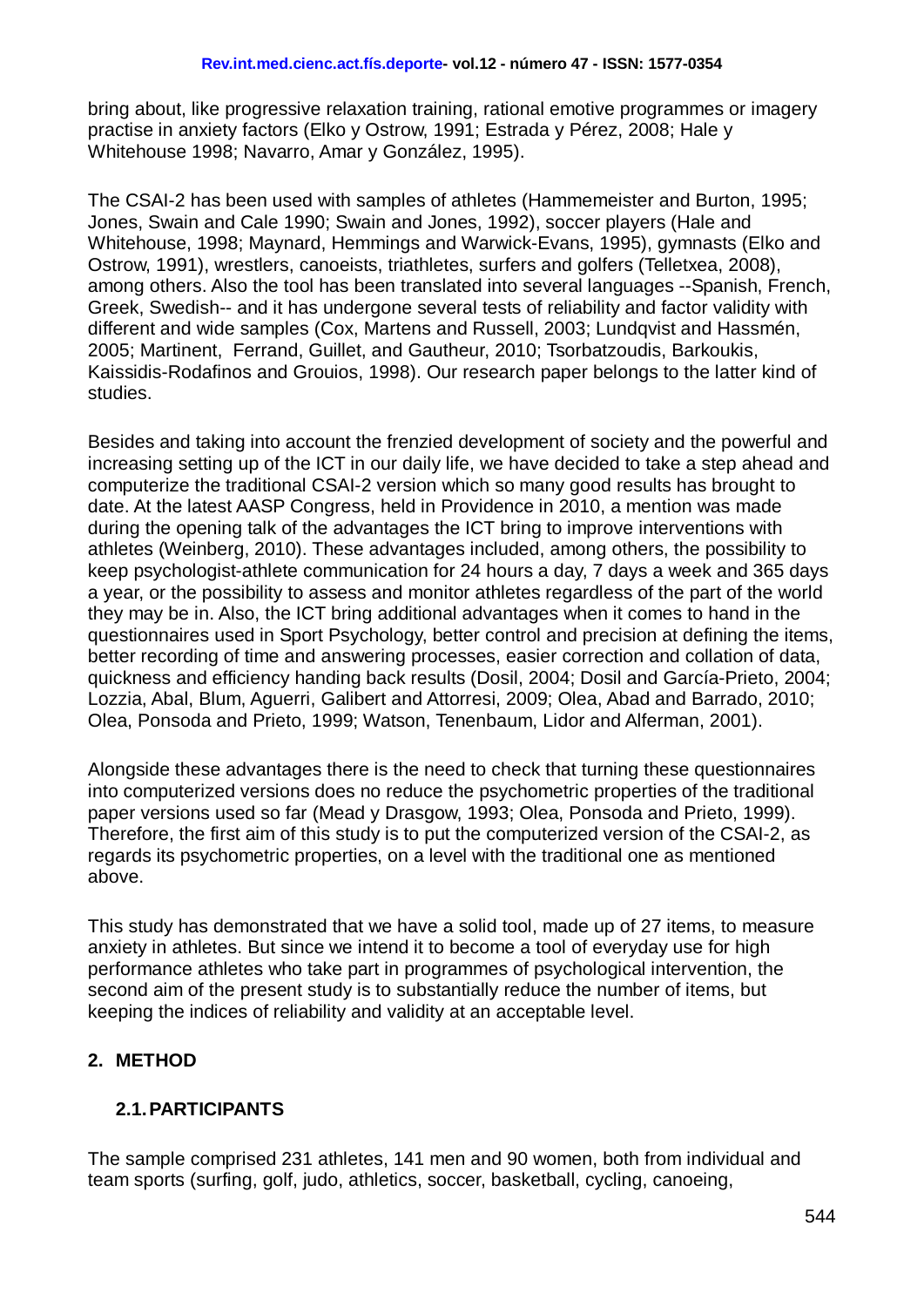snowboarding) and from different performance levels (national and international), who were taking part in a programme of improvement and optimization of psychological resources. The eldest participant was 42 and the youngest, 14. The age mean was 20.7 and the standard deviation 6.2. A total of 50 of them played at international level (European, World and Olympic Games championships) and 181 played at national level ( Autonomous Community or Spanish championships).

### **2.2. PROCEDURE**

After a first briefing with the athletes, they were introduced to the TESKAL application and were registered as users. Each one was provided with an access key, predetermined by their respective researcher at first, but it could be changed at will afterwards.

The CSAI-2 data was collated by means of the Teskal application [\(www.teskal.com\)](http://www.teskal.com/), as mentioned above. Having free access to the programme, and choosing their most convenient time and place, the athletes completed the tool as part of the first appraisal of the season. Teskal allows data to be collected, saved and exported from the MySQL 5.0. database. This has got the advantage that data can be uploaded to the relevant statistics programme and there cannot be any lost cases (the programme does not allow to save any incomplete answers), because if the athlete forgets to fill in an item, the programme issues a message requesting the user to complete it. Since the athletes were included in an intervention programme, the date was collected in 2007, 2008 and 2009. Then the data were exported to the SPSS 15.0 statistics programme which was used to conduct the internal consistency analyses. Confirmatory Factor Analyses were carried out by means of the AMOS 18.0 programme (Arbuckle, 2009).

## **2.3.TOOL**

The tool was the Spanish translation (by Capdevila 1997) of the English version of the CSAI-2 (Martens et al., 1990), later revised and used by other researchers (Arruza, Telletxea, Azurza, Amenabar y Balagué, 2001; Telletxea, 2008) in research studies and doctoral theses. This questionnaire assesses the cognitive and somatic components of state anxiety and self-confidence with regard to sport performance related to competition. It comprises 27 items which test three factors: cognitive anxiety state, somatic anxiety state and self-confidence. Athletes answer each item as defined by the general statement: "Before competition...". Answers are chosen from an option of four offered on a Likert type scale of 4 categories, 1 meaning "nothing" and 4 meaning "a lot".

## **3. RESULTS**

#### **3.1. Item distribution analysis**

As concerns the distribution of items in the CSAI-2 it is worth mentioning that the univariate normality of data, determined by the asymmetry and kurtosis of the items, showed that asymmetry values ranged from -0.95 to 2.47 and kurtosis values from -1.271 to 5.83. Concerning how significant Kolmogorov-Smirnov-Liliefors indices were, all cases had a p<0.01 value, therefore null hypotheses in normal item distribution was rejected. Data multivariate normality measured with Mardia coefficient (1985) offered a value of 167.52 with a critical ratio equal to 32.17. Some researchers have suggested that critical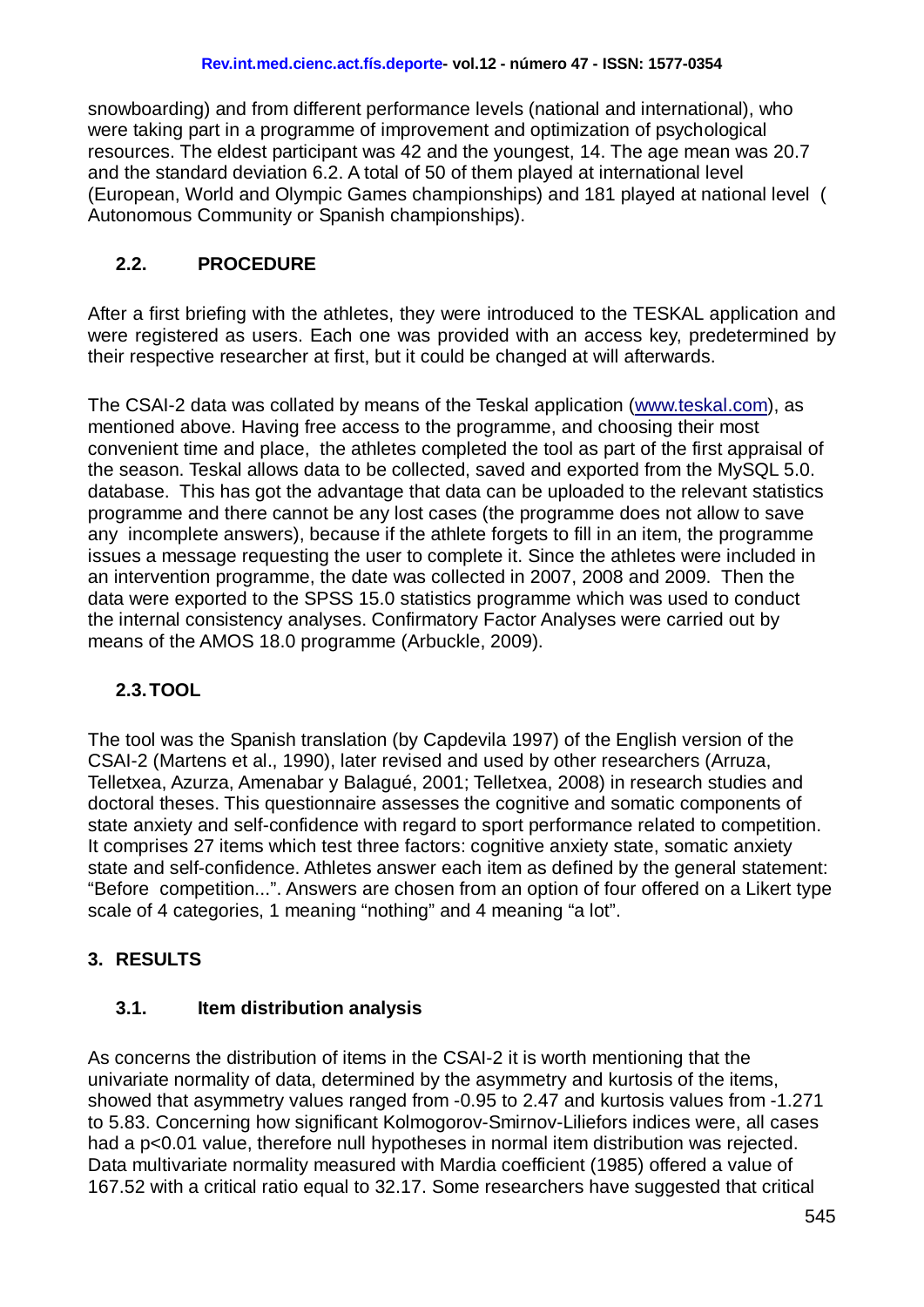proportion values above 3 show a worrying data normality. In our case, the analyses revealed a violation of the Gaussian multivariate normality, so it was decided to readjust value p from χ2 statistics with Bollen-Stine boot-strapping method (1993). Some studies (Nevitt y Hancock, 1997) suggest that Bollen-Stine χ2 statistics (χ2 (B-S)) is efficient with small samples and would be equivalent to Satorra and Bentler (1994) robust procedure.

#### **3.2. Original Model**

Following the theoretical model proposed by the tool authors (Martens et al., 1990) (Figure no.1), the introduced model had 3 latent variables (factors), each of them associated to 9 observed variables (items) which made a total of 27 observed variables (items). Endogenous variables were correlated but not the errors associated to the exogenous variables. In order to give a scale of measure to the latent variables a loading per factor was fixed to 1. Likewise all the error variances of the indicators were fixed to 1. The parameters to be estimated comprised 3 covariances within the latent factors, 27 regression coefficients from the factors to the indicators and 27 error variances. The measurement model was over-identified with 405 non redundant moments in the sample matrix and 84 free parameters to be estimated. After specification and identification, the result was a 3 factor model (Cognitive Anxiety, Self-confidence, Somatic Anxiety) into which those 27 items were included.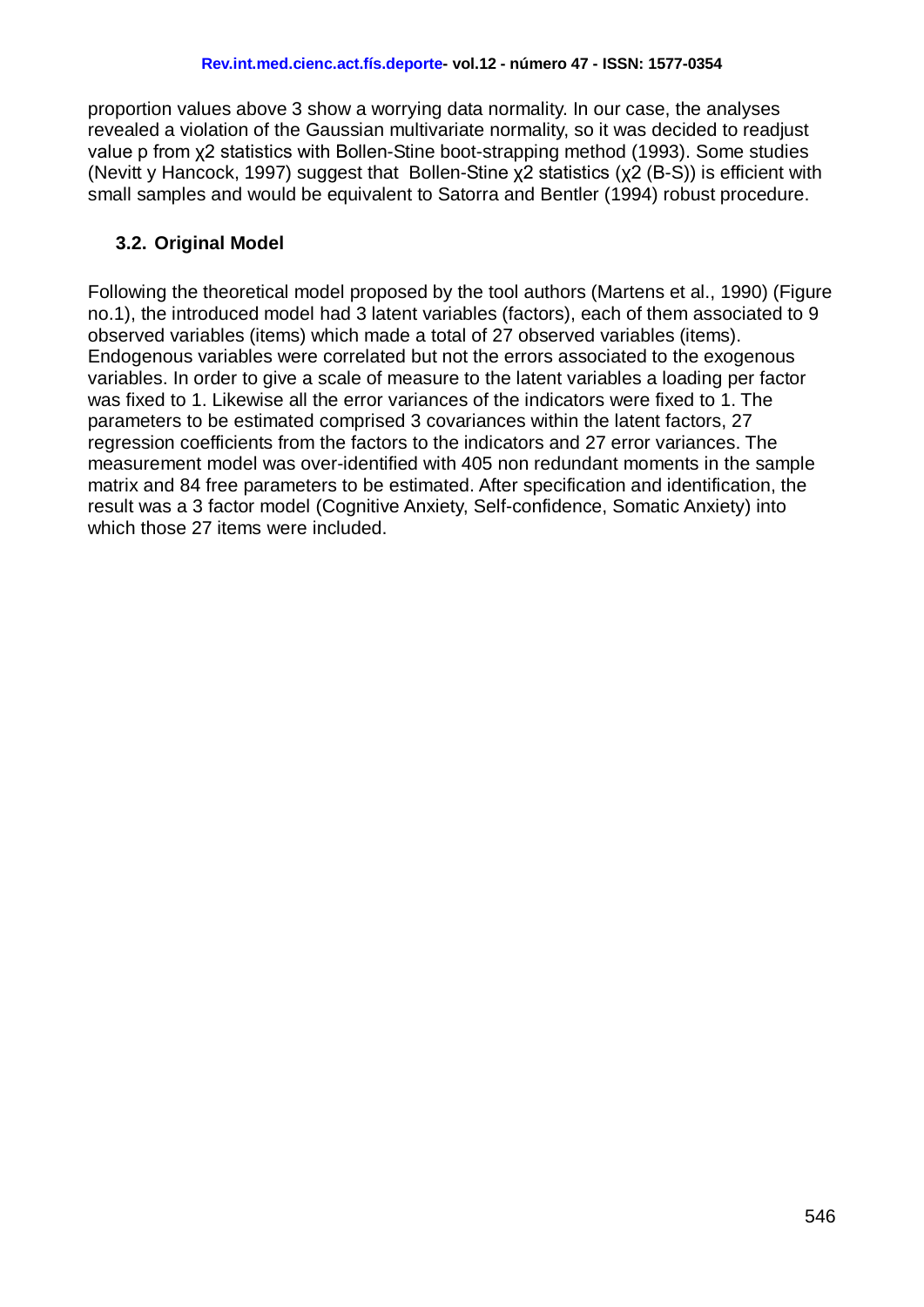

**Figure 1.** Original Model

The standardized solution for the CSAI-2 first model revealed significant regression weights for all items (p<0,001). With regard to the goodness of fit indicators (see Table 1). BS chi-squared was significant, χ2 (321) =725.908, p=0,001, and RMSEA was .074. Also NFI and CFI incremental fit indices were .84 and .90 respectively, while PNFI and PCFI parsimony indices were .77 and .82 respectively too. The combination of all these results suggests that the initial CSAI-2 hypothesized model had a poor fit to the data.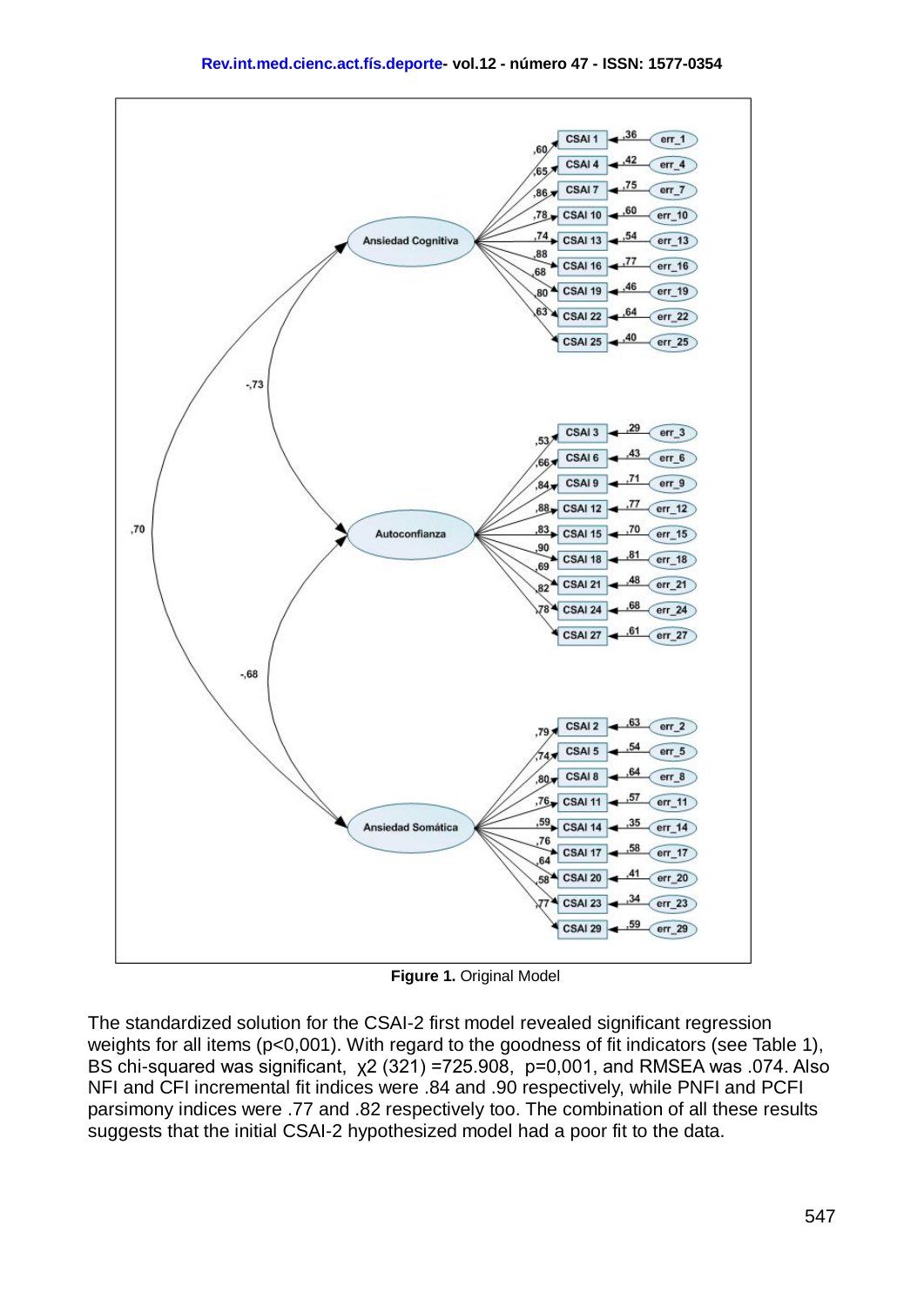#### **3.3.Respecified Reduced Model**

In order to produce a new model starting from the initial one, two criteria were taken into account: on the one hand, with regard to cross regression weights, Modification Indices (MI) were considered and, on the other, items with the lowest saturation indices in relation to their hypothesised factor were deleted. Thereby, according to the first criterion, items 4, 14, 17 and 21 were deleted, and following the second criterion, items 1, 3, 6, 19, 20, 23, 25 and 27 were left out.

The model thus respecified (Figure 2) comprised 3 latent variables (factors), each one associated to 5 observed variables (items), which made 15 observed variables (items) all told. Endogenous variables were correlated, not so the errors associated to the exogenous variables. In order to give a scale of measure to the latent variables a loading per factor was fixed to 1. Likewise all error variances of the indicators were fixed to 1. The parameters to be estimated comprised 3 covariances within the latent variables, 27 regression coefficients from the factors to the indicators and 27 error variances. The measurement model was over-identified with 135 non redundant moments in the sample matrix and 48 free parameters to be estimated. The result after specification and identification was a 3 factor model (Cognitive Anxiety, Self- confidence, Somatic Anxiety) into which those 15 items were included.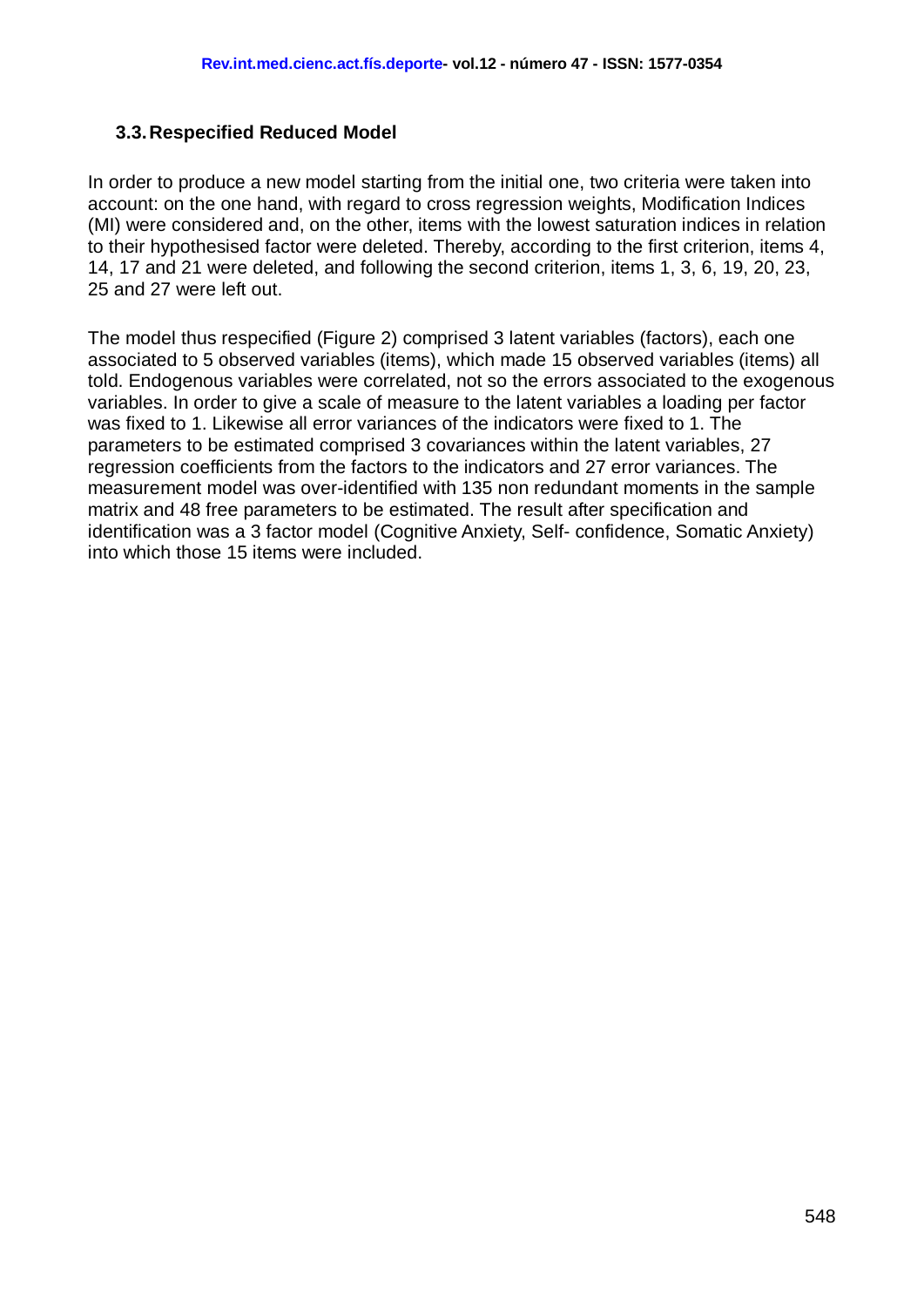



**Figure 2.** Respecified Model

On this second occasion the standardized solution for the respecified model revealed significant regression weights for all items (p<0,001). With regard to the goodness of fit indicators (see Table 1), Bollen-Stine chi-squared was not significant, χ2 (87) =132.649, p= .139, and RMSEA was .048. Also NFI and CFI incremental fit indices were .95 and .98 respectively, whereas PNFI and PCFI parsimony indices were .78 and .81, in that order. The combination of all these results suggests that the CSAI-2 respecified hypothesized model had a good fit to the data.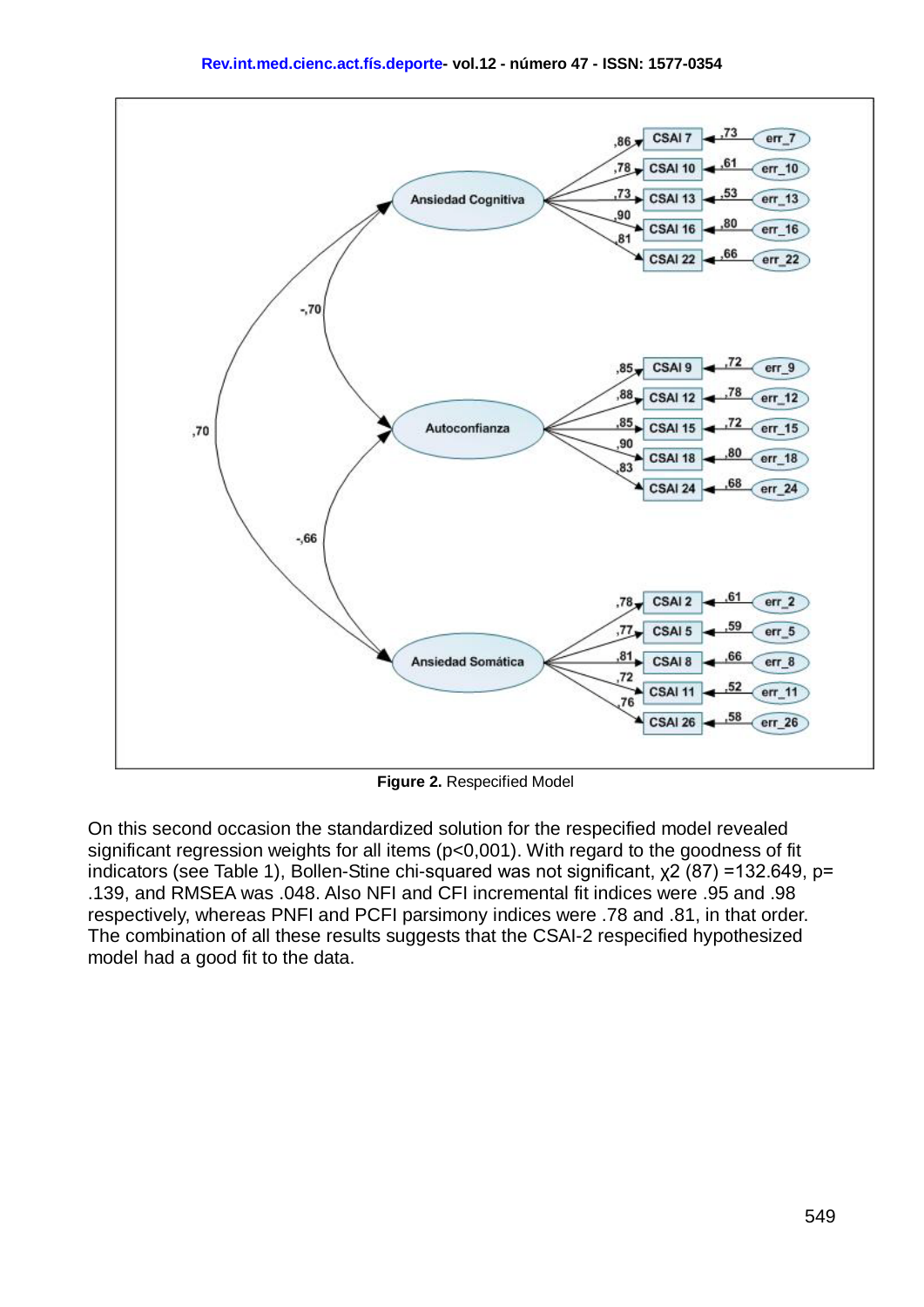|                    | Absolute fit indices           |              | Incremental fit<br>indices |            | Parsimony<br>indices |             |
|--------------------|--------------------------------|--------------|----------------------------|------------|----------------------|-------------|
|                    | $(B-S)$                        | <b>RMSEA</b> | <b>NFI</b>                 | <b>CFI</b> | <b>PNFI</b>          | <b>PCFI</b> |
| Original<br>CSAI-2 | 725,908<br>gl, 321<br>p<0,001  | 0,074        | 0,84                       | 0.90       | 0,77                 | 0,82        |
| Reduced<br>CSAI-2  | 132,649<br>gl, 87<br>$p=0,193$ | 0,048        | 0,95                       | 0,98       | 0,78                 | 0,81        |

| Table 1. Summary of goodness of fit indices of the models |  |
|-----------------------------------------------------------|--|
|-----------------------------------------------------------|--|

### **3.4.Reliability**

The reliability of the questionnaire was tested with Cronbach alpha coefficient (1951), since it is regarded as the most adequate for tools the final score of which comes from sums or point addition processes (Nunnally, 1976). The table below gives the reliability indices of the 2 versions of the CSAI-2.

| Table 2. Indices of model internal Consistency |                          |                 |                        |  |  |  |
|------------------------------------------------|--------------------------|-----------------|------------------------|--|--|--|
|                                                | <b>Cognitive Anxiety</b> | Self-confidence | <b>Somatic Anxiety</b> |  |  |  |
| Original<br>CSAI-2                             | 0,91                     | 0,93            | 0,90                   |  |  |  |
| Reduced<br>CSAI-2                              | 0,87                     | 0,93            | 0,90                   |  |  |  |

## **4. DISCUSSION**

The purpose of this study was twofold. On the one hand, to validate a computerized version of the traditional CSAI-2 on paper and, on the other, to produce a reduced version of the original one. The first purpose follows the aim of adapting to the new times, whereas the second comes after the need to save time in the process of measuring the different dimensions comprised in state anxiety as defined by the authors of the original study (Martens et al., 1990).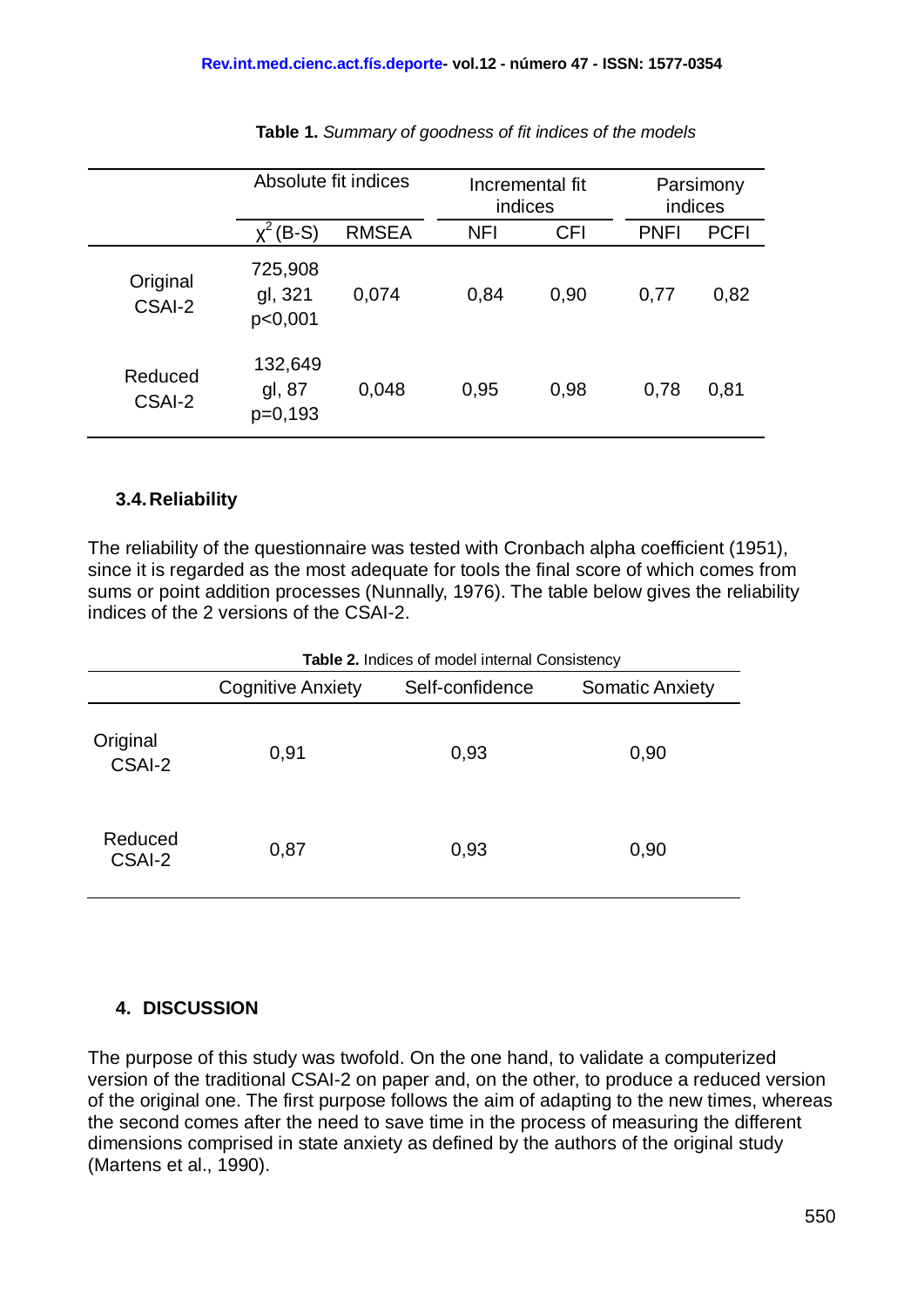After completing the AFC of the 27 item scale it was respecified taking into account, on the one hand, the Modification Indices (MI) with regard to the crossed regression weights and, on the other, the saturation indices that the items showed as related to their hypothesised factor. It was decided to delete those items with the highest IM, and also those items with the lowest saturation with their respective factor. The essential utility of the IM comes down to the analysis of multicollinearity (Lévy Mangin, 2002). Whereas the second criterion comes after the need of the authors to substantially reduce the length of the tool. Thereby a total of 12 items were deleted which meant a reduction of approximately 45% in its initial length, but keeping the original three-factorial structure.

The assessment of the goodness of fit of a model is more a relative than an absolute process (Rial, Varela, Abalo y Lévy, 2006), therefore several types of fit should be combined in the assessment. Chi squared likelihood-ratio test (B-S) and RMSEA (*Root Mean Square Error of Approximation*) determine a set of absolute fit indices. A p > .05 of the first one would indicate a good fit, although it reveals great dependency of the sample size (García-Cueto, Gallo y Miranda, 1998). Whereas values below .05 in the second index (Browne y Cudeck, 1993) would indicate a good fit of the model. The NFI (*Normed Fit Index*) and the CFI (*Comparative Fit Index*), represent incremental fit indices and, in both cases, values below .9 would indicate that the model can be substantially improved (Bentler, 1990; Bentler y Bonnett, 1980). Whereas PNFI (Parsimonious Normed Fit Index) and PCFI (Parsimonious Comparative Fit Index) are indices of parsimony, therefore high values are advisable in both indices.

In our case, we have found χ2 (B-S) significant indices for the original model (p<.001) and no significant (p= .193) for the reduced model. The RMSEA has dropped from 0.074 in the original version to 0.048 in the reduced version. The NFI and the CFI have increased around 1 tenth after the model was reduced and respecified (The NFI went from .84 up to .95 and the CFI from .90 to .98), whereas PNFI and PCFI have kept virtually unaltered in spite of the respecification. The combination of all these results suggests that the CSAI-2 respecified hypothesized model has a good fit to the data and that the present theoretical model is still valid after respecifying the original model.

On the other hand, the indices of internal consistency of the items for the different dimensions of the scale are high, all of them above 0.8, which guarantees the reliability of the tool (Arce, 1994; Ayçaguer, 1997). The French version of the questionnaire has recently yielded similar findings (Martinent et al., 2010), therefore, and all things considered, we believe that in psychometric terms this is a valid and reliable CSAI-2 reduced version, which offers a high degree of utility in psychological intervention with all sorts of athletes regardless of age and condition. Also, it has been demonstrated that the computerized version does not modify the psychometric qualities of the traditional version.

The limitations of this study come basically from the sample taken. It may be regarded as somewhat scanty --231 subjects-- and also it might be termed as *"sample of convenience"* since the subjects were taking part in different psychological intervention programmes which tried to improve their capacities in competition. Also the age range of the participants is very wide and there is a remarkable unbalance as far as gender is concerned. Likewise, the fact that the CSAI-2 is a tool to measure competitive anxiety leads us to see this construct as a three-dimensional one, and takes us away from considering other possible dimensions in its configuration.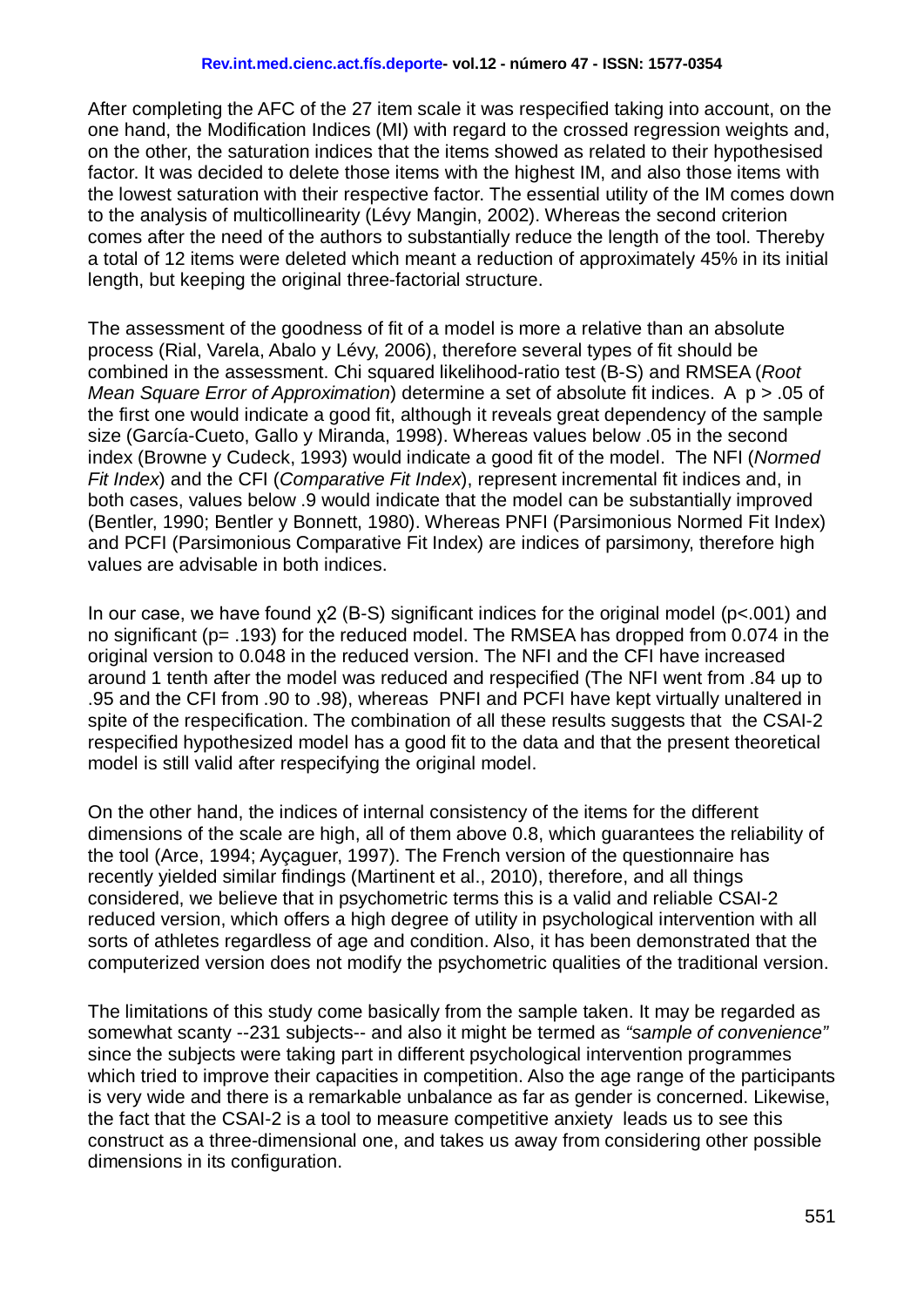For future research we think it will be necessary to establish a better control of the sample by increasing the number of subjects and, as far as possible, improving the balance with regard to gender and sport level. On the other hand, it is advisable to define the relationships in between the subscales of the tool concerning other series of psychological dimensions, as it might be state of mind, tackling style or emotional intelligence of the athletes.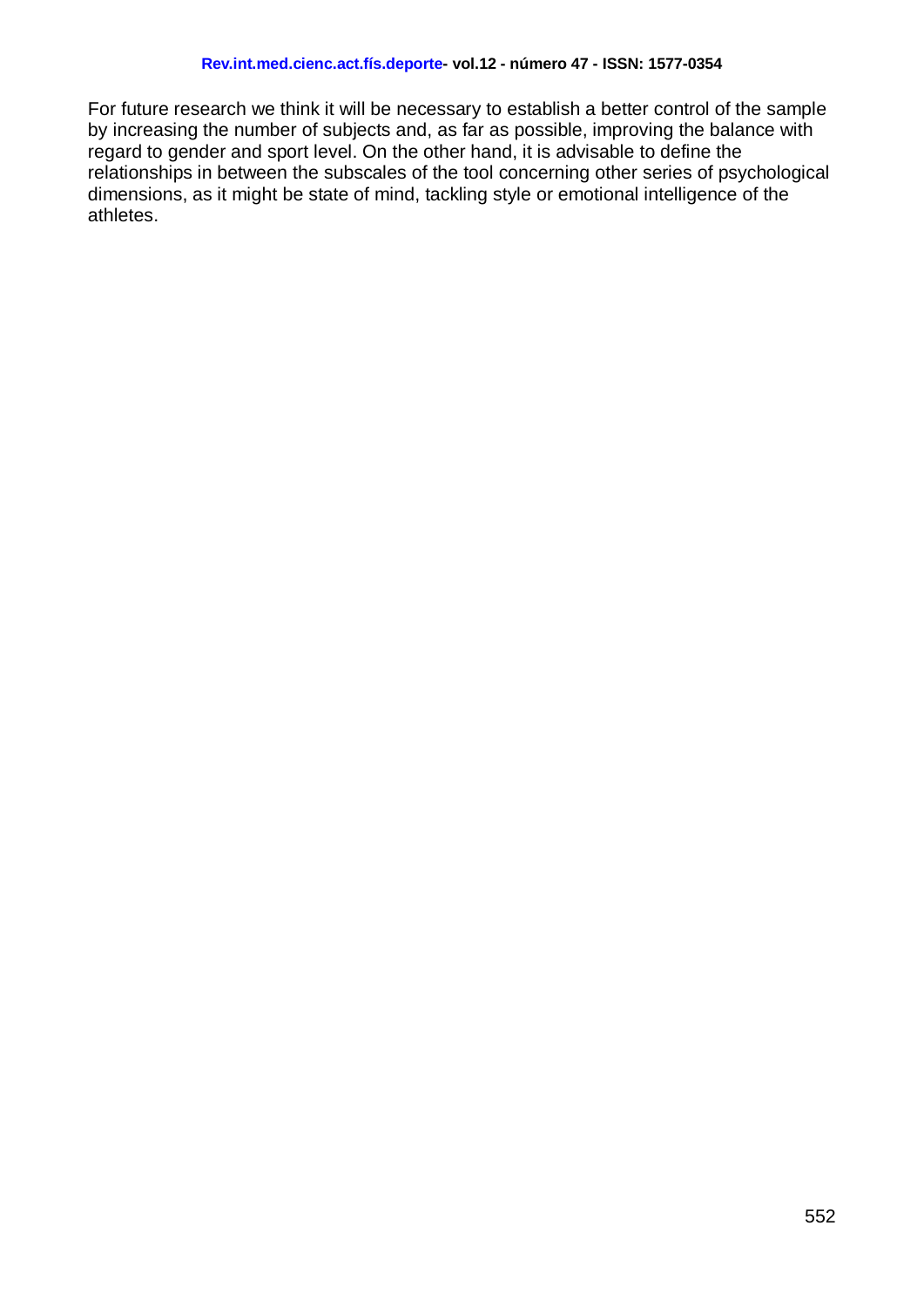#### **REFERENCES**

- Abenza, L., Alarcón, F., Ureña, N., & Piñar, M. I. (2009). Relación entre la ansiedad y el rendimiento de un equipo de baloncesto durante la competición. *Revista de Psicología del Deporte, 18* (3), 409-413.
- Alpert, R., & Haber, R. N. (1960). Anxiety in academic achievement situations. *Journal of Abnormal and Social Psychology, 61*, 207-215.
- Arbuckle, J. (2009). *Amos 18 User's Guide*. Crawfordville, FL: Amos Development Corporation. General Introductory SEM references.
- Arce, C. (1994). *Técnicas de construcción de escalas psicológicas*. Madrid: Síntesis.
- Arruza, J., Telletxea, S., Azurza, A., Amenabar, B., & Balague, G. (2001). *Relation among the mood states and the pre-competitive anxiety in snowboarders.* Póster presentado en el XXXV International Congress of Applied Psychology, Singapur, Malasia.
- Aycaguer, L. (1997). *Cultura estadística e investigación científica en el campo de la salud. Una mirada crítica.* Madrid: Díaz Santos.
- Beck, A. T., & Emery, G. (1985). *Anxiety Disorders and Phobias: a Cognitive Perspective*. Nueva York, NY, EE.UU: Basic books.
- Bentler, P. (1990). Comparative fit indexes in structural models. *Psychological Bulletin, 109*, 238-246.
- Bentler, P., & Bonett, D. (1980). Significance test and goodness of fit in the analysis of covariance structures. *Psychological Bulletin, 88*, 588-606.
- Bollen, K., & Stine, R. (1993). Bootstrapping goodness-of-fit criteria in structural equation modelling. En K.A. Bollen, y J.S. Long (Eds.), *Testing structural equation models* (pp. 195-226). Newbury Park, CA: Sage Publications.
- Browne, M., & Cudeck, R. (1993). Alternative ways of assesing model fit. En K.A. Bollen, y J. J. Long, (Eds). *Testing structural equation models* (pp. 136-162), Newbury Park, CA: Sage Publications.
- Capdevila, L. (1997) Metodología de Evaluación en Psicología del Deporte. En J. Cruz (ed.) *Psicología del Deporte*, pp.111-145. Madrid: Síntesis.
- Cecchini, J. A., González, C., Carmona, M., & Contreras, O. (2004). Relaciones entre el clima motivacional, la orientación de meta, la motivación intrínseca, la autoconfianza, la ansiedad y el estado de ánimo en jóvenes deportistas. *Psicothema, 16*, 104-109.
- Cervantes J.C., Rodas, G., & Capdevila, L. (2009). Perfil psicofisiológico de rendimiento en nadadores basado en la variabilidad de la frecuencia cardíaca y en estados de ansiedad precompetitiva. *Revista de Psicología del Deporte, 18*(1), 37-52.
- Cox, R., Martens, M., & Russell, W. (2003). Measuring anxiety in athletics: The revised competitive state anxiety inventory-2. *Journal of Sport and Exercise Psychology, 25,* 519-533.
- Cronbach, L. (1951). Coefficient alpha and the internal structure of test *Psikometrika, 16*, 297-334.
- Cronbach, L. (1998). *Fundamentos de los tests psicológicos.* Madrid: Biblioteca Nueva.
- Dosil, J. (2004). *Psicología de la actividad física y del deporte*. Madrid: McGraw Hill.
- Dosil, J., & García-Prieto, D. (2004). Asesoramiento on-line en psicología del deporte. *Cuadernos De Psicología Del Deporte, 4*(1), 19-28.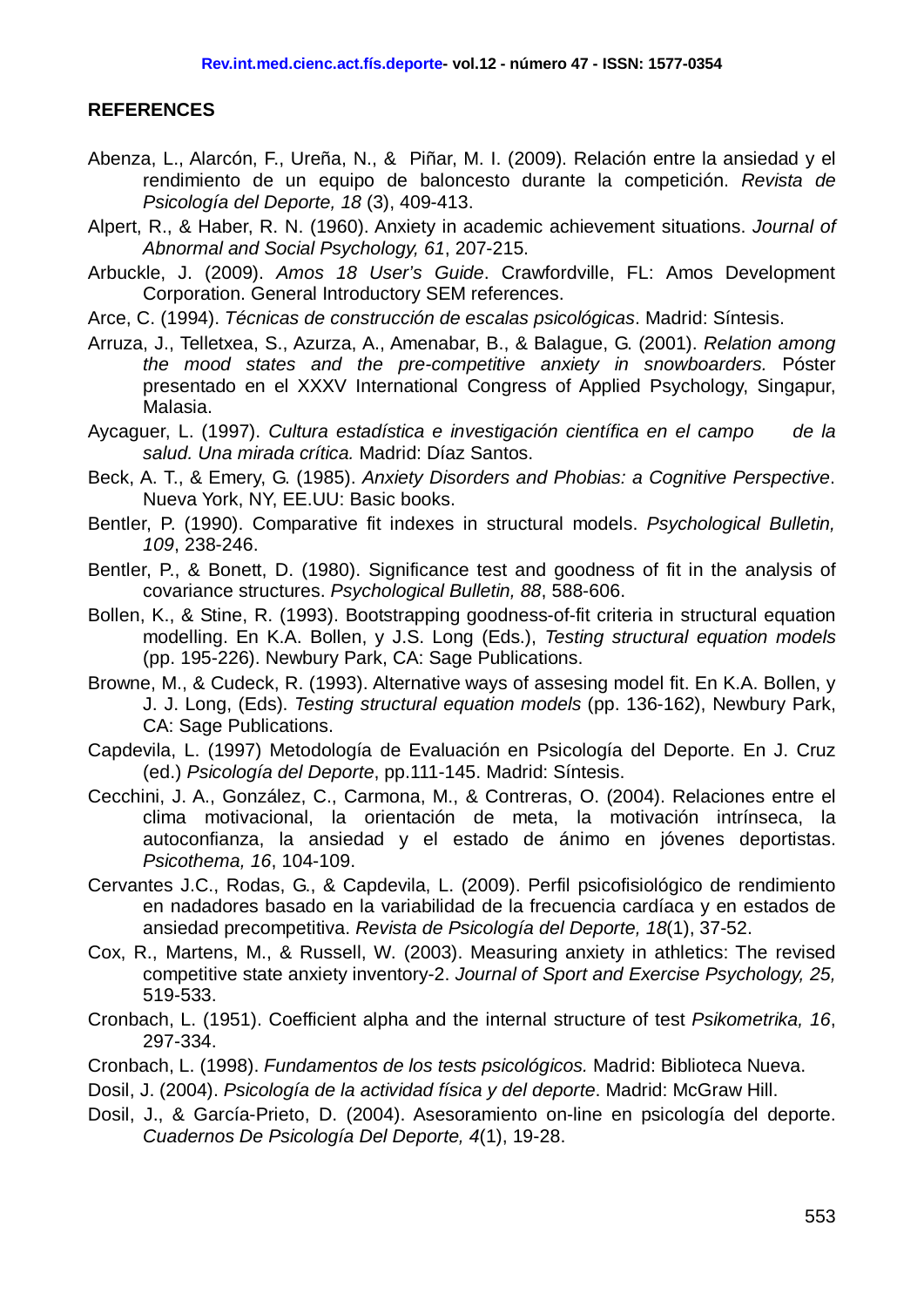- Elko, P. K., & Ostrow, A. (1991). Effects of a Rational-Emotive Education Program on Heightened Anxiety Levels of Female Collegiate Gymnasts. *The Sport Psychologist, 5*(3), 235-255.
- Estrada, C. O., & Pérez, C. E. (2008). Palabras e imágenes positivas en la respuesta de ansiedad en deportistas de competición. *Cuadernos de Psicología del Deporte, 8* (1), 31-45.
- Freud, S. (1973). *Obras Completas. Tomo II, 1905-1917*. Madrid, España: Editorial Biblioteca Nueva.
- García-Cueto, E., Gallo, P., & Miranda, R. (1998). Bondad de ajuste en el análisis factorial confirmatorio. *Psicothema, 10*, 717-724.
- Gutiérrez, M., Estévez, A., García, J., & Pérez, H. (1997). Ansiedad y rendimiento atlético en condiciones de estrés: efectos moduladores de la práctica. *Revista de Psicología del Deporte, 6*(2), 27-45.
- Hammemeister, J., & Burton, D. (1995). Anxiety and the Ironman: Investigating the Antecedents and Consequences of Endurance Athletes' State Anxiety*. The Sport Psychologist, 9*(1), 29-40.
- Hale, B., & Whitehouse, A. (1998). The effects of imagery-manipulated appraisal on intensity and direction of competitive anxiety. *The Sport Psychologist, 12*(1), 40-51.
- Hammemeister, J., & Burton, D. (1995). Anxiety and the Ironman: Investigating the Antecedents and Consequences of Endurance Athletes' State Anxiety. *The Sport Psychologist, 9*(1), 29-40.
- Jones, G., & Swain, A. B. J. (1992). Intensity and direction as dimensions of competitive state anxiety and relationships with competitiveness. *Perceptual and Motor Skills, 77(4),* 467-472.
- Jones, J. G., Swain, A. B. J., & Cale, A. (1990). Antecedents of Multidimensional Competitive State Anxiety and Self-Confidence in Elite Intercollegiate Middle-Distance Runners. *The Sport Psychologist, 4*, 107-118.
- Lévy Mangin, J. P. (2002). Modelización y Programación Estructural con AMOS (CD-Rom). Madrid: Erica.
- Lozzia, G. S., Abal, F. J. P., Blum, G. D., Aguerri, M. E., Galibert, M. S. & Attorresi, H. F. (2009). Tests informatizados: Nuevos desafíos prácticos y éticos para la evaluación psicológica. *Summa Psicológica UST, 6*(1), 135-148.
- Lundqvist, C., & Hassmén, P. (2005). Competitive State Anxiety Inventory-2 (CSAI-2): Evaluating the Swedish version by confirmatory factor analyses. *Journal of Sports Sciences*, *23*(7), 727-736.
- Mardia, K. V. (1985). Mardia´s test of multinormality. En S. Kotz, y N.L. Johson. (Eds. In chief), *Enciclopedia of statistical sciences*, (pp. 217-221). New York: Willey.
- Martens, R. (1977). *Sport Competition Anxiety Test*. Champaign, Illinois: Human Kinetics.
- Martens, R., Burton, D., Rivkin, F. & Simon, J. (1980). Realiability and validity of the competitive state anxiety inventory (CSAI). En C. H. Nadeu, K.M. Ncwell, y G. C. Roberts. (Ed.), *Psychology of motor behavior and sport*. Champaign, Illinois: Human Kinetics.
- Martens, R., Burton, D., Vealey, R. S., Bump, L. A., & Smith, D. E. (1990). Development and validation of the Competitive State Anxiety Intentory-2 (pp. 127-140). En R. Martens, R. S. Vealey, & D. Burton (Eds.), *Competitive anxiety in sport*. Champaing, Illinois: Human Kinetics.
- Martinent, G., Ferrand, C., Guillet, E., & Gautheur, S. (2010). Validation of the french version of the competitive state anxiety inventory-2 revised (CSAI-2R) including frequency and direction scales. *Psychology of Sport and Exercise, 11*(1), 51-57.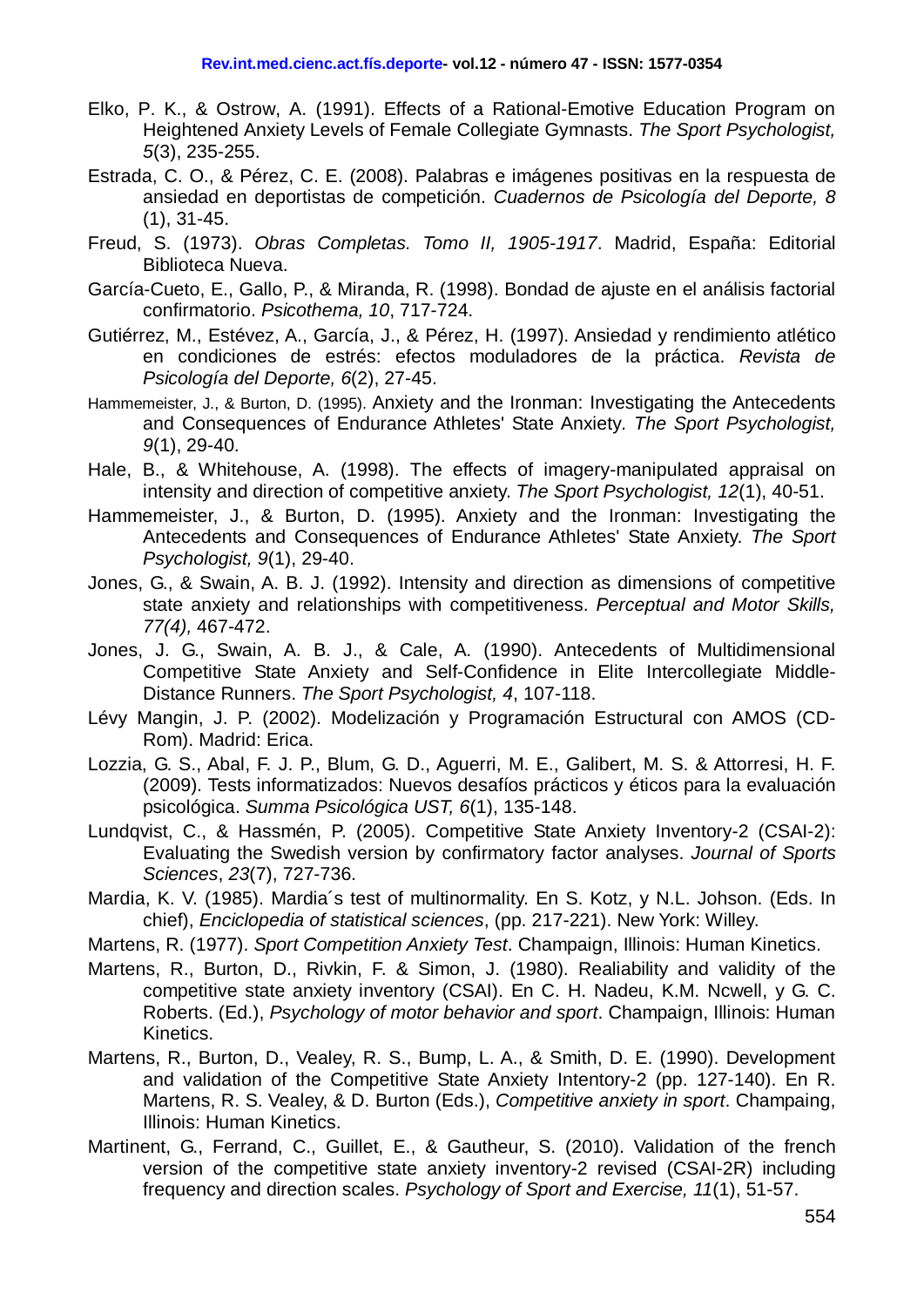- Maynard, I. W., Hemmings, B., & Warwick-Evans, L. (1995). The effects of a somatic intervention strategy on competitive state anxiety and performance in semiprofessional soccer players. *The Sport Psychologist, 9*(1), 51-64.
- Mead, A. D., & Drasgow, F. (1993). Equivalence of computerized and paper-and-pencil cognitive ability tests: A meta-analysis. *Psychological Bulletin, 114*, 449-458.
- Morris, L., Davis, D., & Hutchings, C. (1981). Cognitive and emotional components of anxiety: Literature review and revised worry-emotionaly scale. *Journal of Educational Psychology, 73*, 541-555.
- Navarro, J., Amar, J., & González, C. (1995). Ansiedad pre-competitiva y conductas de autocontrol en jugadores de fútbol. *Revista de Psicología del Deporte, 4*(2), 7-17.
- Nevitt, J., & Hancok, G. R. (1997). *Relative performance of rescaling and resampling approaches to model chi-square and parameter standard error estimation in structural equation modeling.* Comunicación presentada en la convención anual de la American Educational Research Association, San Diego, CA.
- Nunnally, J. C. (1976). *Psychometric theory.* New York: McGraw-Hill.
- Olea, J., Abad, F., & Barrado, J. R. (2010). Tests informatizados y otros nuevos tipos de tests. Papeles Del Psicólogo: Revista Del Colegio Oficial De Psicólogos, 31(1), 97- 107.
- Olea, J., Ponsoda, V., & Prieto, G. (1999). *Tests informatizados. Fundamentos y aplicaciones.* Madrid: Pirámide.
- Ostrow, A. C. (1996). *Directory of psychological test in the sport and exercise sciences*. Morgantown, WV: Fitness Information Technology.
- Polman, R., Rowcliffe, N., Borkoles, E. y Levy, A. (2007). Precompetitive State Anxiety, Objective and Subjective Performance, and Causal Attributions in Competitive Swimmers. *Pediatric Exercise Science, 19* (1), 39-51.
- Rial, A., Varela, J., Abalo, J., & Lévy, J. P. (2006). El análisis factorial confirmatorio. En J. P. Lévy, y J. Varela, (Eds.), *Modelización con Estructuras de Covarianzas en Ciencias Sociales* (pp. 119-144). España: Netlibro.
- Rotter, J. B. (1966). Generalizad expectancies for internal versus external control of reinforcement, *Psychological Monographs*, 80 (1, Whole No. 609).
- Satorra, A., & Bentler, P. M. (1994). Corrections to test statistics and standard errors in covariance structure analysis. En A. von Eye, y C. C. Clogg (Eds.), *Latent variables analysis: Applications for developmental research* (399-419). Thousand Oaks, CA: Sage.
- Swain, A. B. J., & Jones, J. G. (1992). Relationships between sport achievement orientation and competitive state anxiety. *The Sport Psychologist, 6*, 42-52.
- Skinner, B. (1979). *Contingencias de Reforzamiento: Un Análisis Teórico*. México, EE.UU.: Editorial Trillas.
- Spielberger, C. D., Gorsuch, R. L., & Lushene, R. E. (1970). *Manual for the State Trait Anxiety Inventory (STAI).* Palo Alto, CA: Consulting Psychologist Press.
- Schwartz, G. E., Davidson, R. J., & Goleman, D. (1978). Patterning of cognitive and somatic processes in the self-regulation of anxiety: Effects of meditation versus exercise. *Psychosomatic Medicine, 40*, 321-328.
- Telletxea, S. (2008). *Aplicación de un programa de intervención psicosocial orientado hacia la formación y optimización de las capacidades de rendimiento en deportistas*. Tesis doctoral. Serie Tesis. Servicio Central de Publicaciones del Gobierno Vasco, VI 97/20.
- Thomas, O., Maynard, I., & Hanton, S. (2004). Temporal aspects of competitive anxiety and self-confidence as a function of anxiety perceptions. *The Sport Psychologist,*